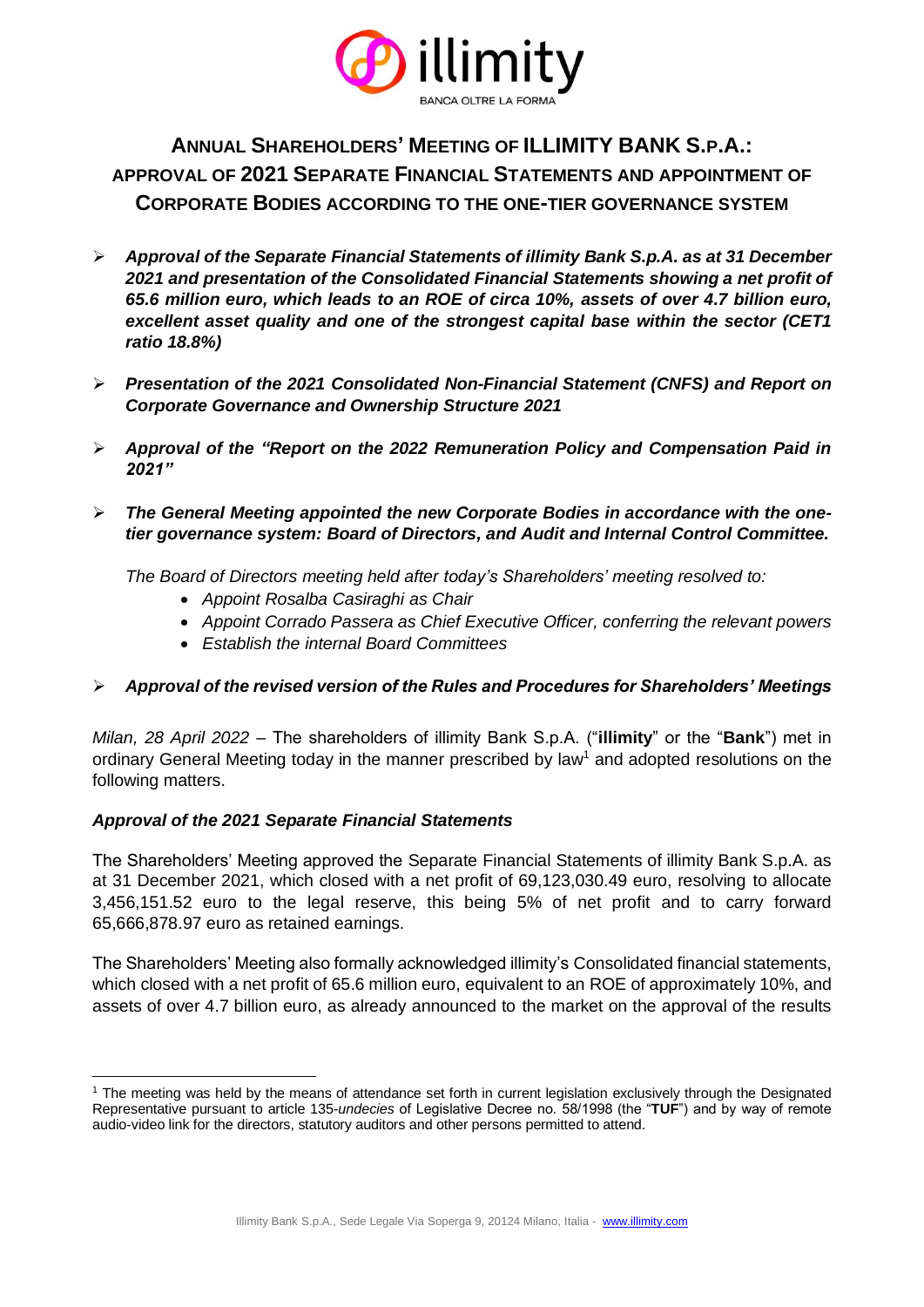

by the Board of Directors.

## *Consolidated Non-Financial Statement (CNFS) and Report on Corporate Governance and Ownership Structure*

The illimity Group's Sustainability Report - or *Consolidated Non-Financial Statement* pursuant to Legislative Decree no. 254/2016 (CNFS) - was also presented to the Shareholders' Meeting. Starting this year, illimity is subject to the disclosure requirements prescribed by article 8 of Regulation (EU) 2020/852, the "EU taxonomy for sustainable activities", these too included in the CNFS. The report confirms illimity's commitment to ESG issues, acts as an important moment of sharing for illimity with its internal and external stakeholders and marks an important step on the Bank's path to sustainable growth.

During the meeting, the *Report on Corporate Governance and Ownership Structure for the year 2021* was also presented, prepared pursuant to art. 123-bis of Legislative Decree no. 58/1998 **("TUF**") and the "Supervisory Provisions" issued by the Bank of Italy.

## *Remuneration policy and annual incentive scheme for 2022, compensation paid in 2021*

In addition, the Shareholders' Meeting approved Section I of the Report on the 2022 Remuneration Policy and Compensation Paid in 2021, which sets out the reasoning behind the remuneration and incentives to be granted in 2022 to members of the corporate bodies having strategic supervisory, management and control functions and to other members of staff, including the key executives of illimity Bank S.p.A. and its direct and/or indirect subsidiaries, prepared pursuant to article 123-*ter*of TUF, article 84-*quater* of Consob Regulation no. 11971/1999 (the "Issuers' Regulation") and the requirements of Bank of Italy Circular no. 285/2013 on remuneration.

The Shareholders' Meeting also resolved in favour of Section II of the above-mentioned report, on compensation paid in 2021.

## *Appointment of the new Corporate Bodies in accordance with the one-tier governance system*

Following the approval of the transition to the so-called "one-tier" administration and control system already approved by the Shareholders' Meeting on 21 February 2021, today's Shareholders' Meeting resolved the appointment of the **Board of Directors** consisting of 13 (thirteen) members, including the members of the **Audit and Internal Control Committee**) that will remain in office for the next three years, and accordingly until the Shareholders' Meeting called to approve the financial statements as at 31 December 2024.

Lastly, today's Shareholders' Meeting approved the update of the Rules and Procedures for Shareholders' Meetings, following the implementation of the one-tier governance system, according to the current By-laws.

The following Directors, whose names were taken from the first section of list no. 1, submitted by the outgoing Board of Directors and receiving the vote of approximately 74.3% of the shares represented at the Shareholders' Meeting, were appointed as members of the **Board of Directors** but not also as components of the Audit and Internal Control Committee: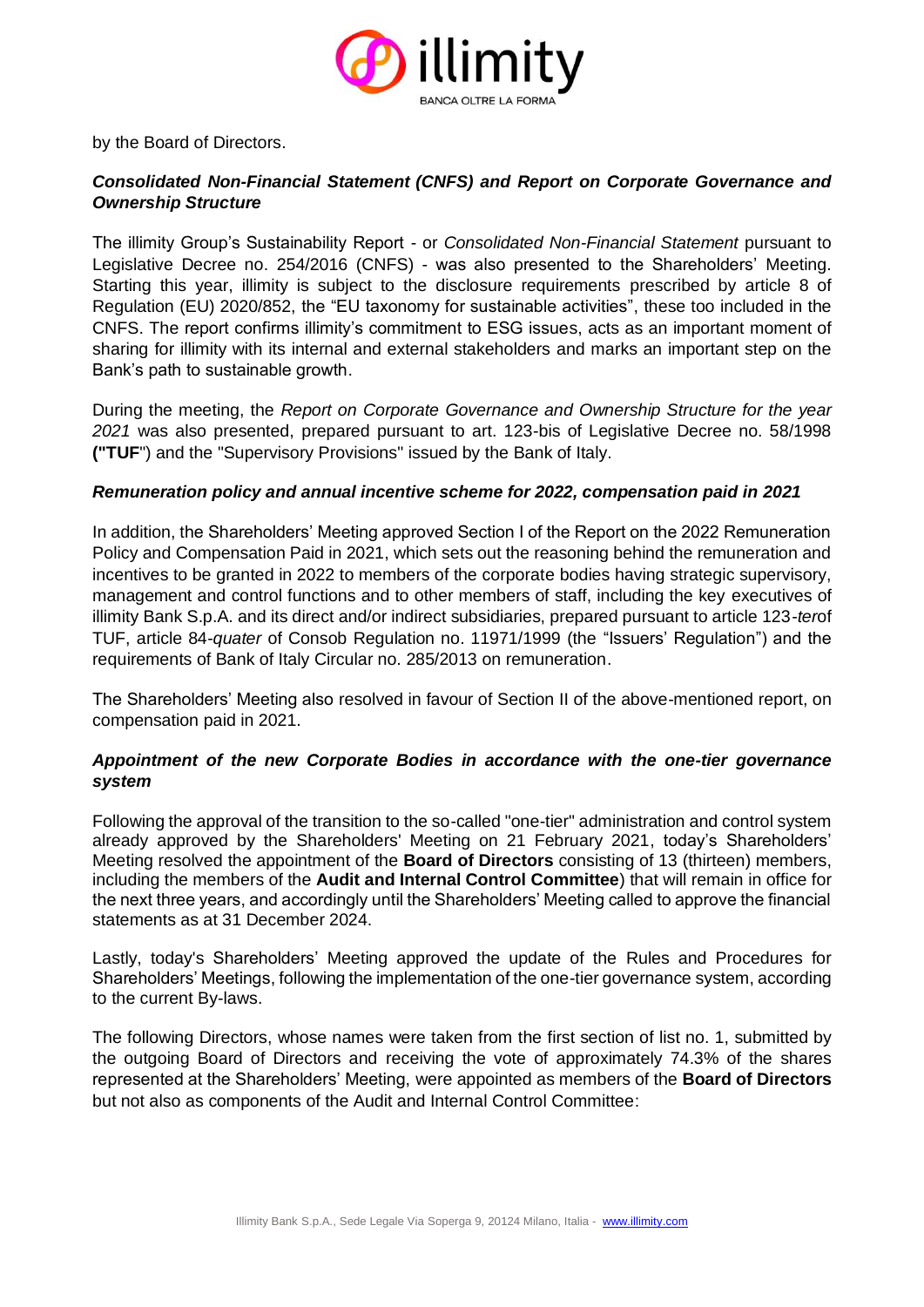

- 1. Rosalba Casiraghi *(Chair)*
- 2. Corrado Passera *(Chief Executive Officer)*
- 3. Elena Cialliè
- 4. Marcello Valenti
- 5. Paola Elisabetta Galbiati
- 6. Massimo Brambilla
- 7. Francesca Lanza
- 8. Filippo Annunziata

together with the following Directors, whose names were taken from list no. 2, submitted by a group of asset management companies and institutional fund managers holding 8.37917% of illimity's share capital and receiving the vote of approximately 25.3% of the shares represented at the Shareholders' Meeting:

- 9. Giovanni Majnoni d'Intignano
- 10. Patrizia Canziani

The following Directors, whose names were taken from the second section of list no. 1, submitted by the outgoing Board of Directors and receiving the vote of approximately 74.7% of the shares represented at the Shareholders' Meeting, were appointed as members of the Board of Directors and also **components of the Audit and Internal Control Committee**:

- 1. Stefano Caringi
- 2. Nadia Fontana

together with the following person, whose name was taken from list no. 2, submitted by a group of asset management companies and institutional fund managers holding 8.37917% of illimity's share capital and receiving the vote of approximately 25.3% of the shares represented at the Shareholders' Meeting:

3. Marco Bozzola *(Chair of the Audit and Internal Control Committee).*

The Board of Directors meeting held after today's Shareholders' Meeting resolved the appointment of **Rosalba Casiraghi as Chair and Corrado Passera as Chief Executive Officer** – who, in accordance with the Bylaws and the decision of today's Shareholders' Meeting, is designated as the Bank's legal representative. The Board also granted Corrado Passera, in his capacity as Chief Executive Officer, all the powers and proxies necessary for the performance of his duties.

Lastly, the Board of Directors, whose members will be paid the compensation envisaged for the offices as resolved by today's Shareholders' Meeting, approved the establishment and composition of the following Board Committees:

- **Risks Committee:** Elena Ciallié (Chair), Filippo Annunziata, Patrizia Canziani and Stefano Caringi.
- **Remuneration Committee**: Paola Elisabetta Galbiati (Chair), Francesca Lanza and Marcello Valenti.
- **Appointments Committee**: Marcello Valenti (Chair), Rosalba Casiraghi and Giovanni Majnoni d'Intignano.